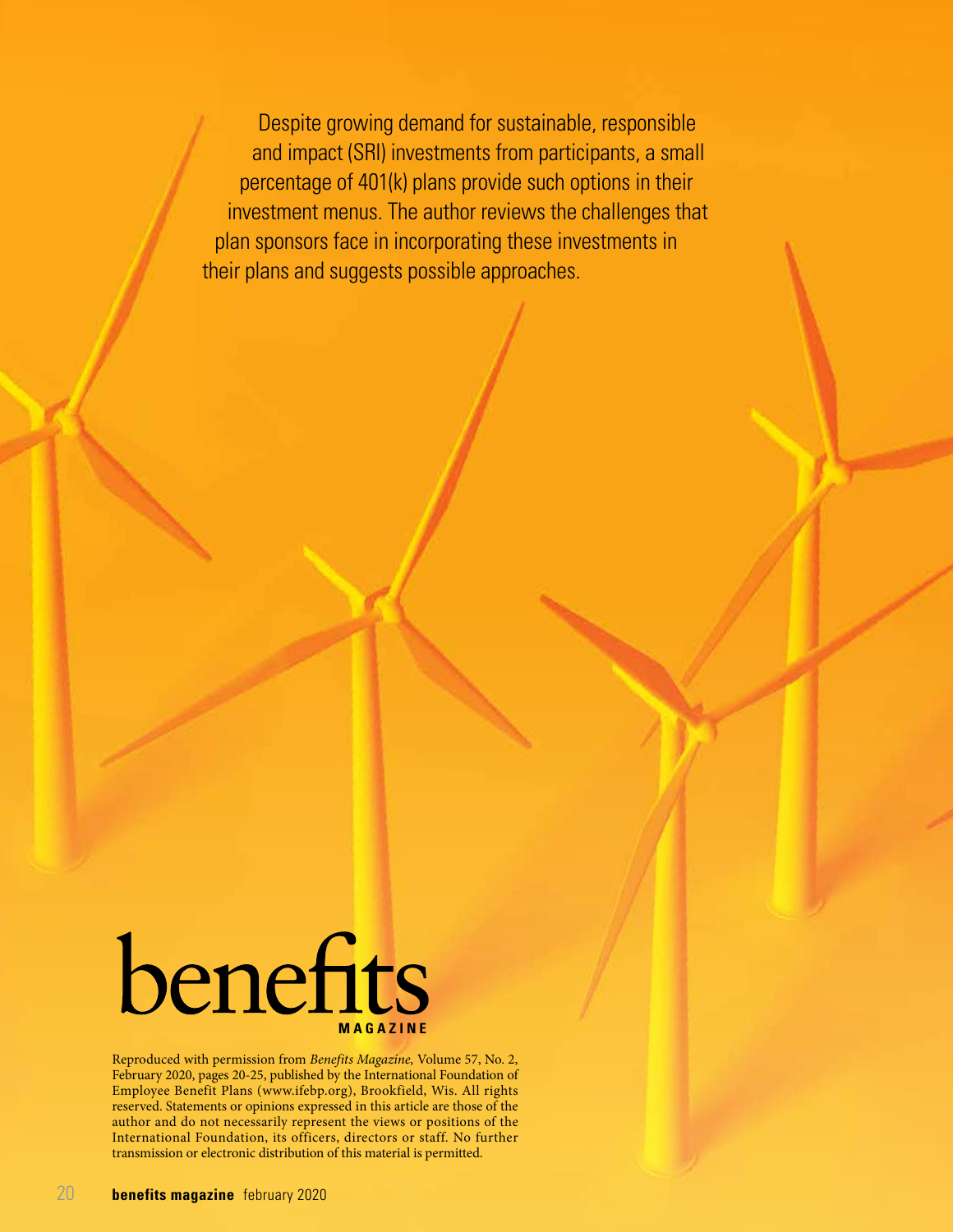# **SRI** Investments **in 401(k) Plans:** HIGH DEMAND, LOW SUPPLY

*by |* **Gregory D. Wait, CEBS**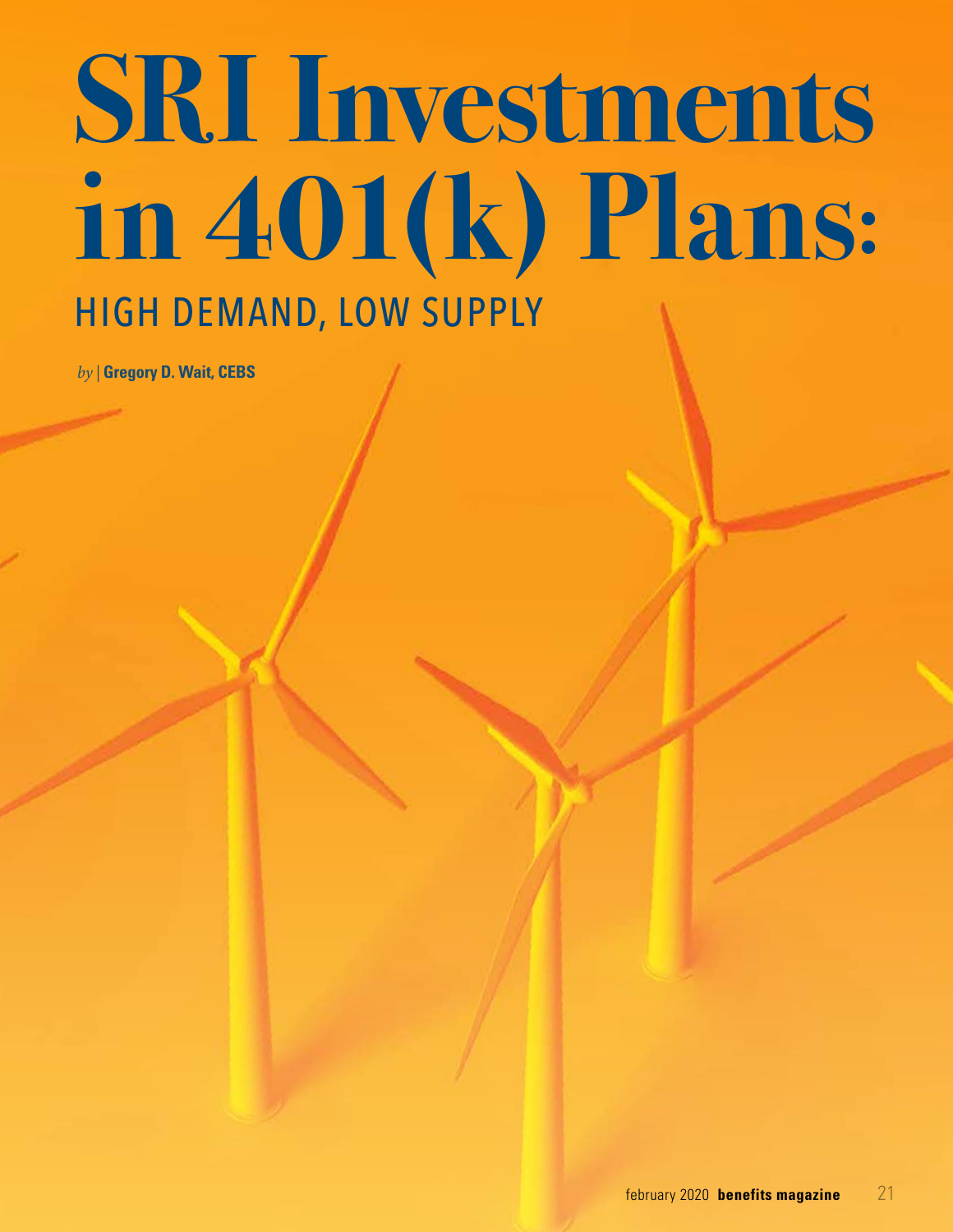**I**<br>
<br> **I**<br> **I**<br> **I** nterest in sustainable, responsible and impact (SRI) investments is growing among both institutional and individual investors, with SRI investment assets totaling \$12 trillion at the beginning of 2018. That represents a 38% increase since 2016 and amounts to more than 25% of all professionally managed assets in the United States.<sup>1</sup>

In the past, the acronym *SRI* was used to reference the term *socially responsible investing* and generally described the investment approach of excluding specific industries or companies based on moral values, most commonly used by religious organizations. Today, the acronym SRI encompasses the broader investment approach referred to as *sustainable, responsible and impact investing* as described in this article.

*SRI investing* is a broad term that incorporates various activities dedicated to managing money in a way that results in the *double bottom line* of competitive returns and social good. Approaches can include excluding companies or industries from an investment portfolio because they violate the investor's values or exhibit high social risk profiles, investing in specific themes that are devoted to social good (*impact investments*), selecting investments based on environmental, social and governance (ESG) criteria and engaging with company management on ESG issues. Leading ESG issues, based on the number of shareholder proposals filed between 2016 and 2018, include proxy access, corporate political activity, climate change, labor and equal employment opportunity, executive pay, human rights, board diversity, and sustainability reporting.2

A large and growing body of research suggests that incorporating ESG factors in the investment process is not detrimental to portfolio returns. To the contrary, 90% of all studies find a nonnegative ESG relationship with corporate financial performance, and the large majority report positive findings.<sup>3</sup>

While most of this growth in SRI investing has occurred at the institutional level, individuals are also interested in responsible investing. Consumers are voting with their wallets by

# takeaways

- Interest in sustainable, responsible and impact (SRI) investing continues to grow with SRI investment assets totaling \$12 trillion at the beginning of 2018.
- More than nine in ten (93%) Millennial investors express a strong interest in responsible investing.
- Only 4% of 401(k) plans have an investment option that uses environmental, social and governance (ESG) criteria in their menu, and only 0.03% of 401(k) plan assets are invested in ESG funds.
- Challenges to incorporating SRI options in 401(k) investment menus include plan sponsor concerns about sacrificing return and fulfilling fiduciary duties, as well as a lack of SRI target-date funds (TDFs).
- Plan sponsors that want to add SRI options to their investment menus can consider options such as offering a single balanced SRI fund, creating an SRI track of standalone funds or an investment menu consisting solely of SRI options.

rejecting products made by companies that are known to have ESG conflicts and purchasing products that they believe have a positive social impact (e.g., TOMS shoes, Adidas Oceans line). This trend is particularly true for younger generations. The Nuveen Fourth Annual *Responsible Investing Survey* reveals continuing interest in responsible investing, particularly among Millennial investors with 93% expressing a strong interest in responsible investing, compared with 78% of non-Millennials.4

## What About 401(k) Plans?

Defined contribution plans, specifically 401(k) plans, have become the primary savings and investment vehicle for many U.S. workers, with 55 million active participants.<sup>5</sup> Three-quarters of plan participants believe in making the world a better place through their investments, and nearly as many believe there are strong financial incentives for doing so. In fact, 61% of workers said they would be more likely to contribute to their employer's retirement plan if they knew their investments were doing social good. Six in ten employees simply state they would like to see more SRI investments in their plan menu.<sup>6</sup> According to Morningstar, ESGfocused mutual funds and exchangetraded funds had net inflows of \$5.5 billion in 2018, the third consecutive year of record annual flows—and by June 30, 2019, these funds had already doubled last year's flows.7

Yet, while the demand for responsible investments is high and growing, only 4% of 401(k) plans have an ESG fund in their menu, and only 0.03% of 401(k) plan assets are invested in ESG funds.<sup>8</sup>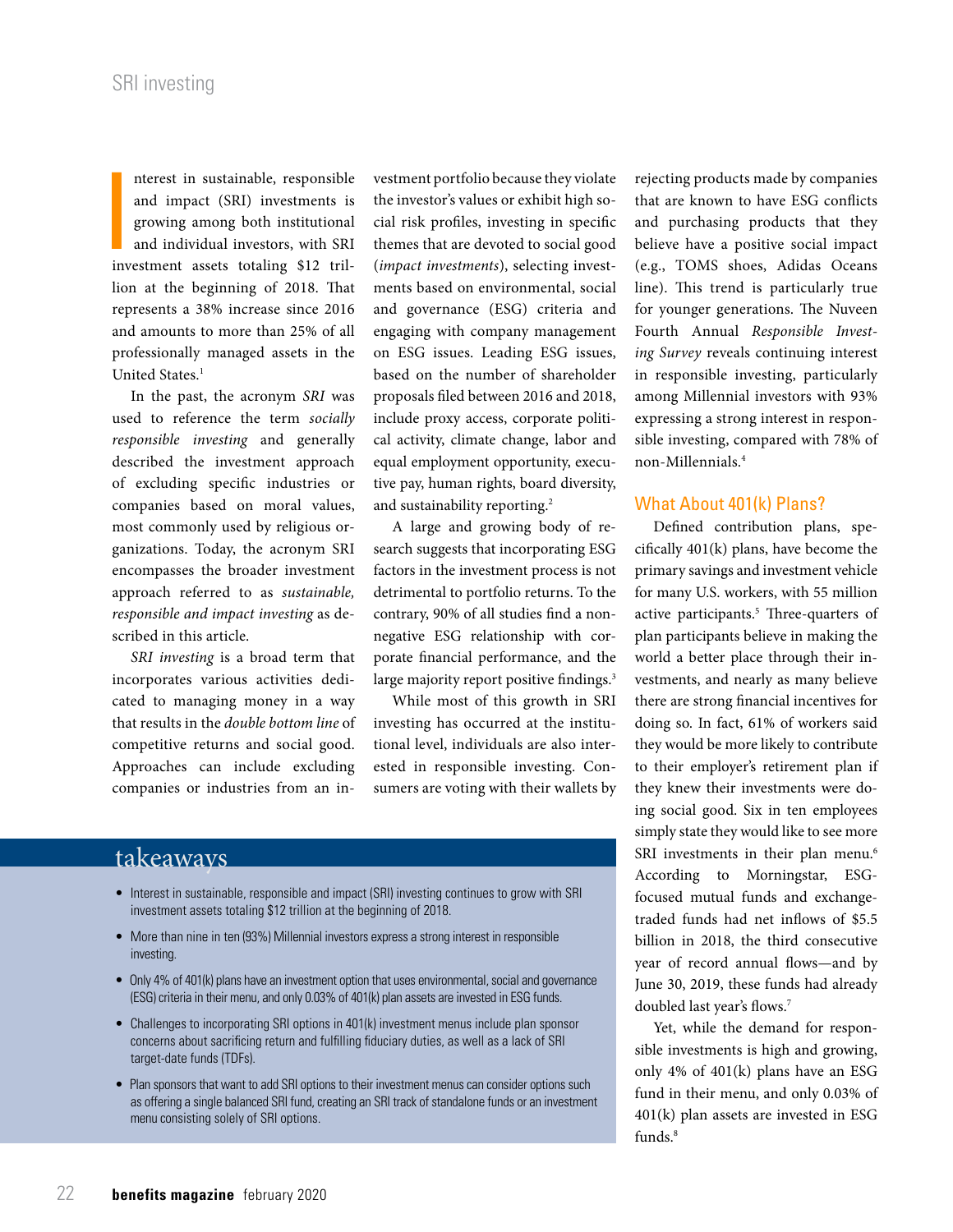# Myths and Challenges for Plan Sponsors

Plan sponsors have been reluctant to add SRI funds to their 401(k) plan menus for the following reasons:

- The persistent—and debunked—myth among plan committee members that an investor must sacrifice returns in order to invest with environmental or social responsibility
- Employees are generally reluctant to express their wishes to employers regarding their 401(k) plan, and few employers survey their participants to ask about those wishes.
- Plan committees are sensitive to their fiduciary duty and often have been provided inconsistent guidance regarding SRI investments.
- While there has been a proliferation of new SRI mutual funds over the past few years, there is still only one SRI target-date fund (TDF) in the marketplace. Because TDFs have become the default investment in most 401(k) plans, they have seen significant growth in recent years.9 It is estimated that \$1.1 trillion and 21% of 401(k) assets are invested in TDFs.10
- Even though employers are struggling to find workers in today's low-unemployment economy, and many companies have embraced the concept of corporate responsibility and social impact, they have not yet made the connection between adding SRI funds to their 401(k) menu and the attraction and retention of employees (especially Millennials).

Plan advisors and consultants are the main source of information about the demand for SRI investments and educating plan sponsors on the risk/return and fiduciary merits of offering these funds. However, nearly two-thirds (64%) of investment advisors have not recommended SRI investments to their clients.11 Retirement plan consultants tend to be conservative in their recommendations and often suggest the addition of a single SRI fund to a 401(k) plan menu to satisfy participants who may be interested.

The fiduciary concern and confusion about SRI among plan sponsors is understandable. For years, Department of Labor (DOL) guidance on the issue of ESG investment was murky, but an *Interpretive Bulletin (IB 2015-01)* issued in 2015 clarified that "[ESG] issues may have a direct relationship to the economic value of the plan's investment. In these instances, such issues are not merely collateral considerations or tie-breakers, but rather are proper compo-

# learn more

**Education Certificate Series—401(k) Plans March 6-7, Austin, Texas** Visit *www.ifebp.org/certificateseries* for more details.

#### **From the Bookstore**

**The Trustee Governance Guide: The Five Imperatives of 21st Century Investing** Christopher K. Merker and Sarah W. Peck. Palgrave MacMillan. 2019. Visit *www.ifebp.org/books.asp?9155* for more details.

nents of the fiduciary's primary analysis of the economic merits of competing investment choices."

However, a more recent DOL *Field Assistance Bulletin (FAB 2018-01)* issued in 2018 seems to again discourage the use of ESG, stating "Fiduciaries must not too readily treat ESG factors as economically relevant to the particular investment choices at issue when making a decision. It does not ineluctably follow from the fact that an investment promotes ESG factors . . . that the investment is a prudent choice for retirement or other investors."

Nothing in this seemingly conflicted DOL guidance is truly new under ERISA. Plan fiduciaries must evaluate investments in an objective manner, and all investments must pass criteria established in the plan's investment policy statement (IPS). Any SRI funds under consideration must satisfy the same criteria.

SRI fund managers understand that the *materiality* of ESG criteria varies among industries and companies to be evaluated for investment consideration and that the best risk/ return tradeoffs are realized by such selective scrutiny. For example, managing environmental impact is an important consideration for companies in the fossil fuel and transportation industries but less important for financial and health care companies. Many long-term investors have experienced superior outcomes as a result of this approach, and plan fiduciaries should not shy away from it.

The fiduciary standard is to make decisions solely in the best interests of plan participants and their beneficiaries. If the availability of SRI funds in a 401(k) plan menu would encourage higher rates of participation and higher savings rates, while also generating equal or superior risk/return outcomes, it seems that the fiduciary standard is met.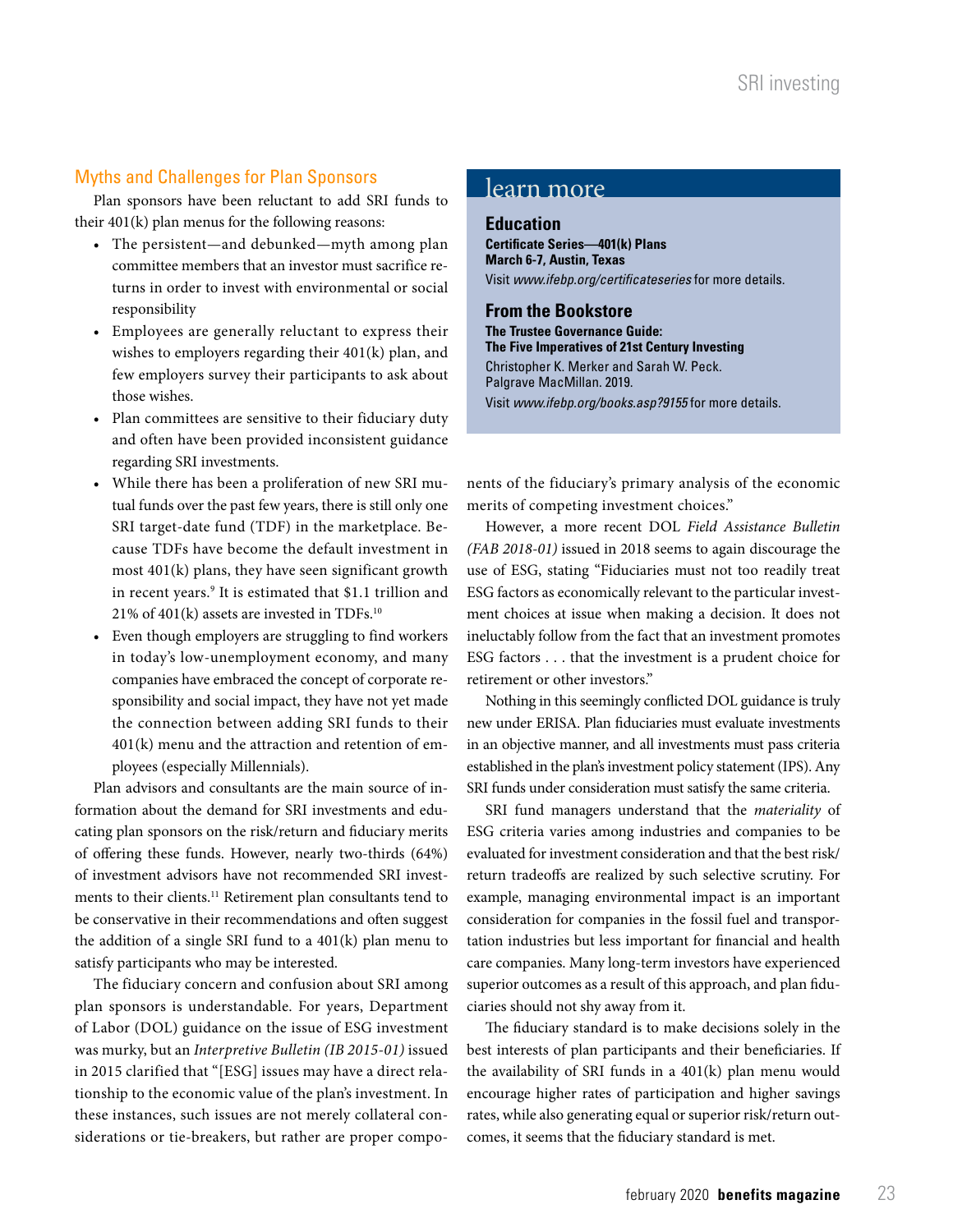

**Gregory D. Wait, CEBS,** is a partner at Riverwater Partners, LLC, an investment management and advisory firm dedicated to responsible investing and the first Certified B Corporation in Milwaukee, Wisconsin. Wait is an active member of US SIF: The Forum for Sustainable and

Responsible Investment, Investment Management Consultants Association, Plan Sponsor Council of America and the Wisconsin Retirement Plan Professionals, Ltd. He is a member of the International Society of Certified Employee Benefit Specialists (ISCEBS) Milwaukee chapter. Wait holds a bachelor of business administration degree from the University of Wisconsin-Whitewater.

## 401(k) SRI Approaches

Plan sponsors that decide to add SRI options to their investment menus can consider a few options.

Some 401(k) plan sponsors have added a single SRI equity index mutual fund to their plan menu to satisfy participants who desire to invest responsibly, but they provide a disservice to those same participants who also would benefit from a diversified portfolio tailored to their time horizon and risk tolerance. For plan sponsors that prefer a limited menu and want to offer a single fund, a balanced SRI fund may be the best option since these funds include both stocks and fixed income investments.

The one SRI TDF series currently in the marketplace does not yet have a three-year track record, so it would not meet most plans' IPS criteria. However, when it has reached the three-year mark, it can be considered for those plan sponsors that prefer a single fund approach. It is likely that more TDFs will come to market in future years, which will make for a higher and better level of evaluation among competing investments in a few more years.

Many plans offer multiple tracks of investments to their participants. For example, they may have a traditional menu of standalone mutual funds in one track and TDFs in another. Some plans may include another track that includes index funds or global funds. In order to incorporate SRI funds into their plan investment menu, plan sponsors could consider adding an SRI track of standalone funds that would mirror the menu in the traditional standalone mutual fund track (See Table I). This would allow socially conscious participants the ability to build a well-diversified portfolio consisting entirely of SRI funds.

In the author's experience, plan sponsors that have adopted investment menus similar to the menu illustrated in Table I either have an environmental element in their corporate mission statement or have a management team that strives to be a good corporate citizen. These employers are also finding it challenging to hire new employees in today's tight labor market and are seeking a competitive advantage in recruiting. The SRI funds were added to the plan menu within the past two years.

## TABLE I

### **401(k) Plan Investment Menu That Includes an SRI Track**

| <b>Track One (Core)</b>          | <b>Track Two (SRI)</b>               | <b>Track Three (Do It for Me)</b> |
|----------------------------------|--------------------------------------|-----------------------------------|
| <b>U.S. Large Cap Stock Fund</b> | <b>SRI U.S. Large Cap Stock Fund</b> | <b>Target-Date 2020 Fund</b>      |
| <b>U.S. Small Cap Stock Fund</b> | <b>SRI U.S. Small Cap Stock Fund</b> | <b>Target-Date 2030 Fund</b>      |
| <b>International Stock Fund</b>  | <b>SRI International Stock Fund</b>  | <b>Target-Date 2040 Fund</b>      |
| <b>Balanced Fund</b>             | <b>SRI Balanced Fund</b>             | <b>Target-Date 2050 Fund</b>      |
| <b>Core Bond Fund</b>            | <b>SRI Core Bond Fund</b>            | <b>Target-Date 2060 Fund</b>      |
| <b>Money Market Fund</b>         | <b>SRI Money Market Fund</b>         |                                   |